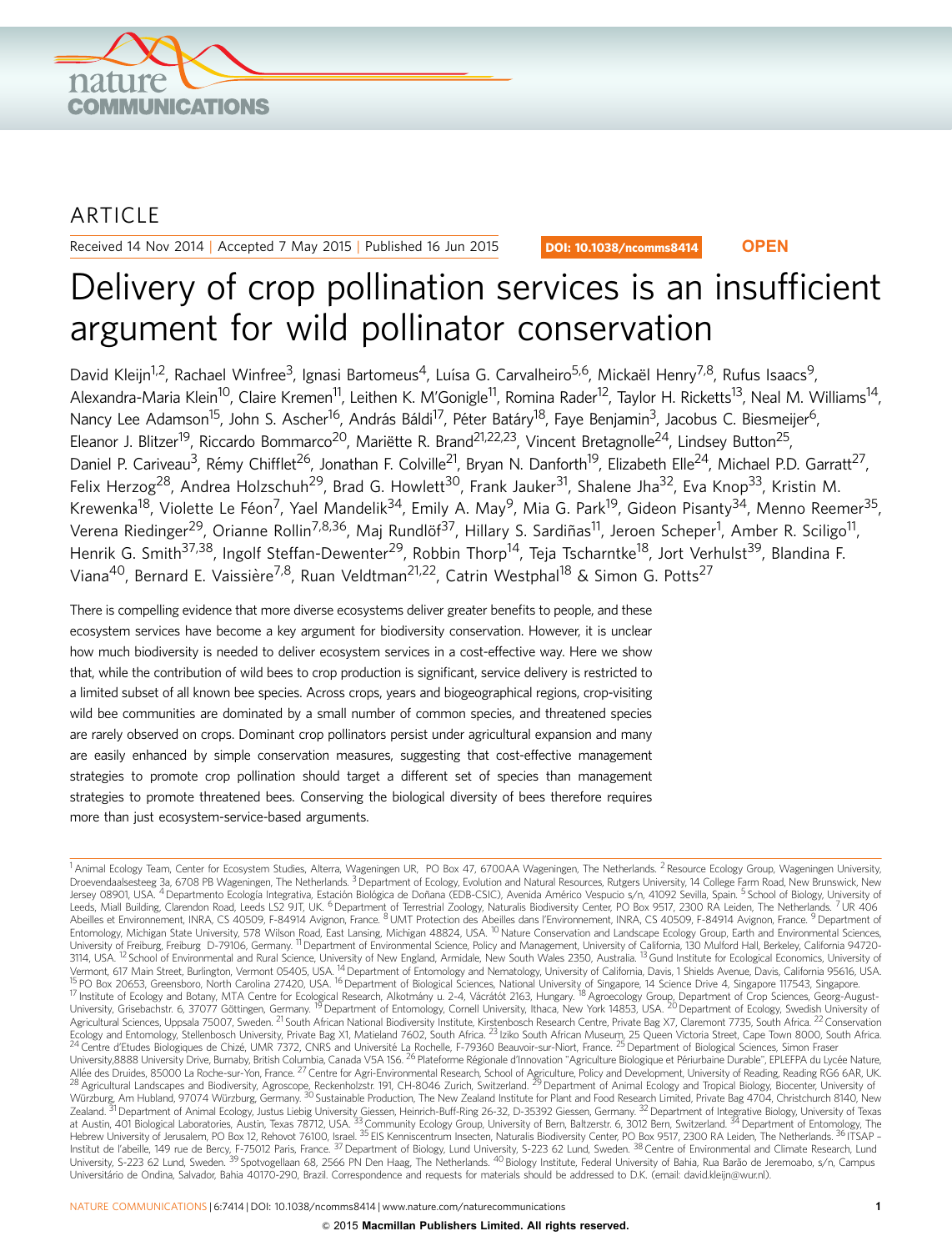Worldwide, biodiversity is declining at unprecedented<br>
benefits humans gain from ecosystems<sup>1-3</sup>. These<br>
benefits known as ecosystem services have become an rates, threatening species persistence as well as the benefits, known as ecosystem services, have become an increasingly important argument for biodiversity conservation $4-8$ . The economic and other benefits from ecosystems can motivate conservation action, and are more and more being used in payment for ecosystem service schemes. Once an economic value of the service has been determined, it can be captured in commercial markets or quantified in terms comparable with economic services and manufactured capital<sup>9</sup>. These economic values can then potentially be used to support biodiversity conservation within policies.

The use of ecosystem services arguments for justifying biodiversity conservation is, however, not without risk or controversy. Many experimental studies show that biodiversity increases the magnitude and/or stability of ecosystem functioning (of which ecosystem services are the subset that benefit people), and that most species contribute to ecosystem functioning in some way10–13. However, such studies do not consider the costs of maintaining or promoting biodiversity, even though costs are generally a limiting factor for implementing real-world conservation policies<sup>14</sup>. When the economic pay-off from ecosystem services is the main factor motivating conservation, the cost-effective action is to conserve the subset of species that provide the greatest return at relatively short timescales. Because real-world communities are almost invariably dominated by a small number of species<sup>15,16</sup> that often respond readily to conservation management<sup>17</sup>, we hypothesize that in real-world landscapes (1) the majority of the services is provided by a relatively small number of species; (2) that these species are generally common, and that threatened species rarely contribute to present ecosystem service delivery; and (3) that the most important ecosystem-service-providing species can be easily enhanced by simple management actions that are insufficient to support threatened species. Support for these hypotheses would suggest that delivery of ecosystem services is insufficient as a general argument for biodiversity conservation<sup>18-21</sup>.

Here we test these hypotheses using data from 90 studies and 1,394 crop fields on crop-visiting bee communities from five continents. Pollination is an important ecosystem service. The economic contribution of pollinators to crop production is significant<sup>22</sup>, and bees are generally considered the most important pollinators of  $\text{crops}^{23}$ . We find that wild bee communities contribute on average over  $$3,000$  ha<sup>-1</sup> to the production of insect-pollinated crops. However, a limited subset of all known bee species provides the majority of pollination services because, across different crops, years and large biogeographical regions, crop-visiting bee communities are dominated by a small number of common species and rarely contain regionally threatened species. Dominant crop pollinators are furthermore able to persist under agricultural expansion and many are relatively easily enhanced by simple conservation measures. Focusing conservation on the services delivered by pollinators may therefore lead to management strategies that predominantly benefit the limited set of species currently providing the majority of crop pollination. Consequently, conservation of the biological diversity of bees should be motivated not only by immediate benefits from ecosystem services but also by the full richness of arguments for conservation.

#### Results

The crop production value of wild bees. On average, wild bee communities contributed  $$3,251$  ha<sup>-1</sup> to production of the

examined crops (s.e.  $= $547$ , range \$7-14,252), about the same as the contribution of managed honey bees (mean  $\pm$  s.e.  $=$  $$2,913 \pm 574$ , range  $$0-18,679$ ). Individual wild bee species contribute substantially to crop production value with contributions up to \$963 per crop ha $^{-1}$  per species (mean across studies; Fig. 1a). Twenty-five species have a mean contribution higher than  $$100$  ha<sup>-1</sup> and 93 species have a maximum contribution higher than  $$100$  ha<sup>-1</sup> (Supplementary Table 2). The maximum contributions were 16.0 ( $\pm$ 0.34) times higher than the mean contributions, suggesting that for most species large contributions to pollination are limited to specific years, crops and/or sites.

The proportion of bee species contributing to pollination. Figure 1a also suggests that a small number of species dominate the contribution of wild bees to crop production value. Across the 90 studies, we collected a total of 73,649 individual bees of 785 species visiting crop flowers. Although this is an impressive number, it represents only 12.6% of the currently known number of species occurring in the states or countries where our studies took place (Fig. 1b). When we consider only bee species that contribute 5% or more to the relative visitation rate of any single study (hereafter, dominant crop-visiting species), the percentage drops to 2.0% of the species in the regional species pool (Fig. 1b). Yet these 2% of species account for almost 80% of all crop visits (Supplementary Fig. 2). The gentle slope of the species accumulation curve in Fig. 1b suggests that there is little turnover in dominant crop-visiting species between years, crops and locations, mainly because within biogeographical regions, a small number of species tend to dominate the crop-visiting bee communities everywhere (Supplementary Table 2).

The commonness of crop-visiting bee species. To test the hypothesis that the species providing the majority of the pollination services are generally regionally common species, we use two lines of enquiry. First, we examined the contribution of



Figure 1 | The relative contribution of individual species in wild bee communities to crop pollination. (a) The rank distribution of the contribution of wild bee species to crop production value in their biogeographical area. Dominant species, contributing at least 5% of all visits within a given study, are indicated in blue. Bars indicate 95% confidence intervals. (b) The cumulative number of bee species known to exist in the countries in which the studies were done, compared with an asymptotic estimate of the number of species that visit the flowers of the studied crops (Chao1 estimator), and the number of dominant crop-visiting wild bee species. Lightly dashed lines indicate estimates  $\pm$  s.e.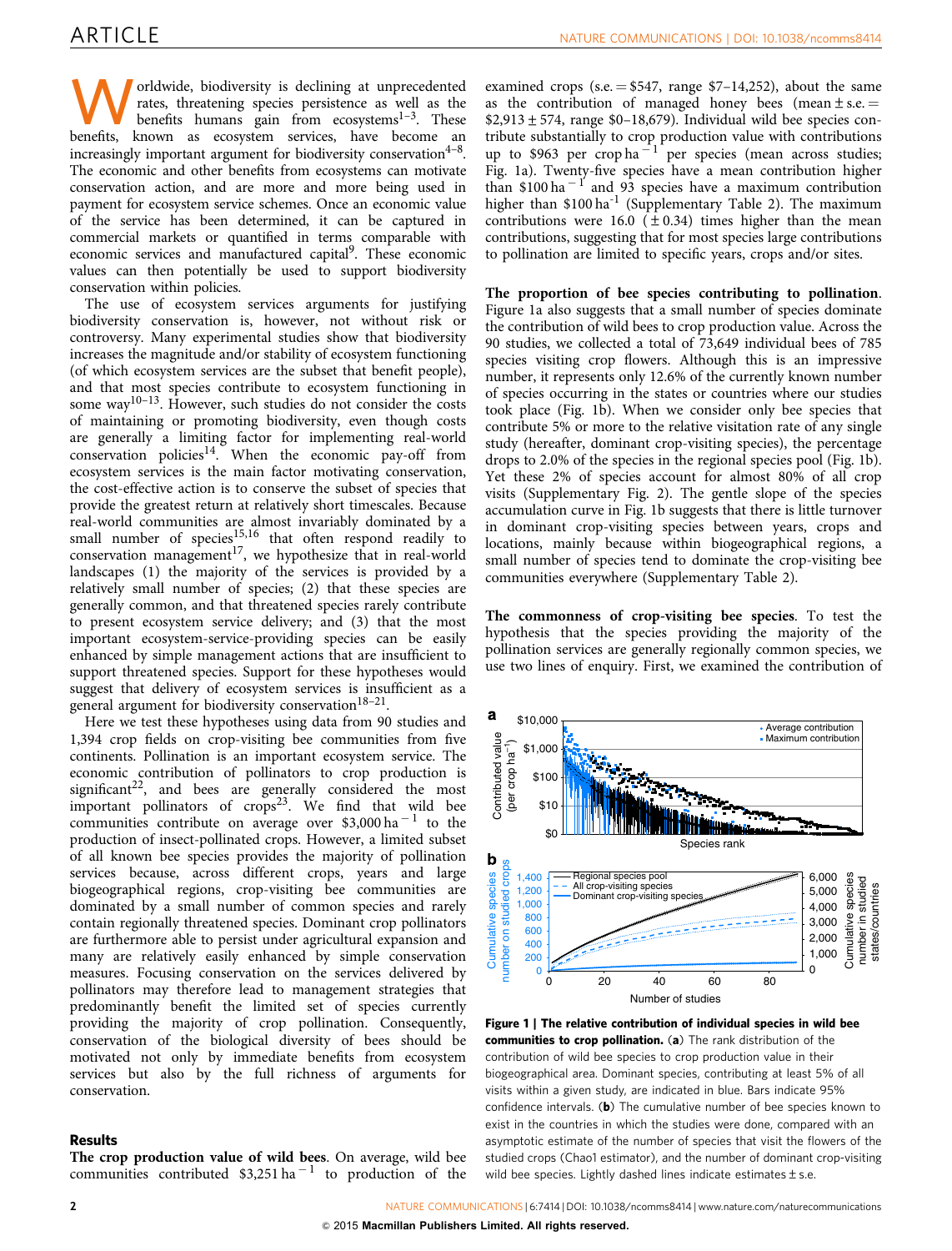threatened bee species to the set of bee species found on crops. Four of the countries we studied have compiled Red Data books for bees, which we used to objectively identify threatened species. In these countries, on average 44% of the bee species are threatened, but in the 19 studies carried out in these countries only 12 threatened species were found accounting for 0.3% (s.e. 0.1%) of the individual bees observed on crops. Second, we determined whether the dominant crop-visiting bee species are common in agricultural landscapes generally, using an independent data set of bee communities in 264 sites in agricultural landscapes in Europe and North America (see Methods section). These studies compared bee communities in agricultural habitats such as arable fields (but not flowering, bee-pollinated crops), grasslands, old fields and hedgerows with bee communities in nearby sites that are actively managed for biodiversity enhancement (for example, agri-environment schemes and wildflower plantings) (Supplementary Fig. 1; refs 17,24). We used only the agricultural habitat controls to evaluate the frequency of dominant cropvisiting bee species (listed in Supplementary Table 3) in these 'background' agricultural habitats.

The dominant crop-visiting bee species dominate bee communities in agricultural landscapes generally, constituting  $75.4 \pm 6.9\%$  of individuals in these habitats in Europe and 59.2 $\pm$  10.5% in North America. This suggests that the species that are the dominant crop pollinators are the most widespread and abundant species in agricultural landscapes in general. Furthermore, the proportion of all bees on crops that belong to the dominant crop-visiting species was inversely related to the proportion of semi-natural habitats around study sites (Fig. 2a), and declined from  $\sim$  92% in landscapes almost completely devoid of semi-natural habitats to 40% in landscapes with half of the area covered by semi-natural habitats. This occurred because the pooled number and species richness of dominant crop-visiting bees were not related to semi-natural habitat cover, whereas the pooled number and species richness of all other bee species declined with decreasing cover of semi-natural habitat (Fig. 2b,c).

Mitigating loss of dominant crop-visiting bee species. To test whether dominant crop-visiting species can easily be enhanced (hypothesis 3), we compared their abundance on sites with biodiversity-enhancing management with that in 'background' agricultural habitats (as defined above). Across all studies, biodiversity management raised the abundance of dominant cropvisiting bees by a factor of 3.2. Organic farming, planting wildflowers and establishing grass margin strips significantly enhanced dominant crop-visiting bees in arable landscapes (Fig. 3). On grasslands, restricting the use of agro-chemicals and delaying the annual onset of agricultural activities (Hungary, Switzerland and the Netherlands; Fig. 3) did not result in increased densities of dominant crop pollinators.

### **Discussion**

Here we show that wild bee pollinators provide important pollination services to crops around the globe (Fig. 1a), with the economic value of this ecosystem service being on par with that provided by managed honey bees. Knowledge of the economic contribution of wild pollinators to farm income points out the potential for win–win situations, as it allows for the identification of cost-effective measures that raise both crop yields and promote wild pollinator populations<sup>25</sup>. However, our results also clearly highlight the limitations of the ecosystem services argument for biodiversity conservation, because we found that only a small minority of common bee species provides most of the crop pollination services.



Figure 2 | The relation between dominant crop-visiting bee species and cover of semi-natural habitats in agricultural landscapes. (a) The proportion of dominant crop-visiting bee species in bee communities in habitats other than flowering crops is negatively related to the proportion of semi-natural habitat within a 1,000-m radius ( $F_{1,14}$  = 14.47, P = 0.002). (b) The relation between the proportion of semi-natural habitat in agricultural landscapes and bee abundance differs between dominant cropvisiting species and all other bee species (interaction type of bee and cover semi-natural habitat:  $X^2_{1,31} = 8.20$ ,  $P = 0.004$ ). Lines indicate backtransformed model predictions for dominant (dashed) and all other bee species (solid). (c) The relation between the proportion of semi-natural habitat in agricultural landscapes and the bee species richness differs between dominant crop-visiting species and all other species (interaction type of bee and cover semi-natural habitat:  $X^2_{1,31} = 7.84$ ,  $P = 0.005$ ). Lines indicate back-transformed model predictions for dominant (dashed) and all other bee species (solid).

Our data sets supported all three of our hypotheses about the disconnect between the ecosystem services approach to conservation and the protection of biodiversity at large. First, few species are needed to provide ecosystem services, with almost 80% of the crop pollination provided by only 2% of bee species. Second, the species currently contributing most to pollination service delivery are generally regionally common species, whereas threatened species contribute little, particularly in the most agriculturally productive areas. Thus, a strictly ecosystem-service-based approach to conservation would not necessitate the conservation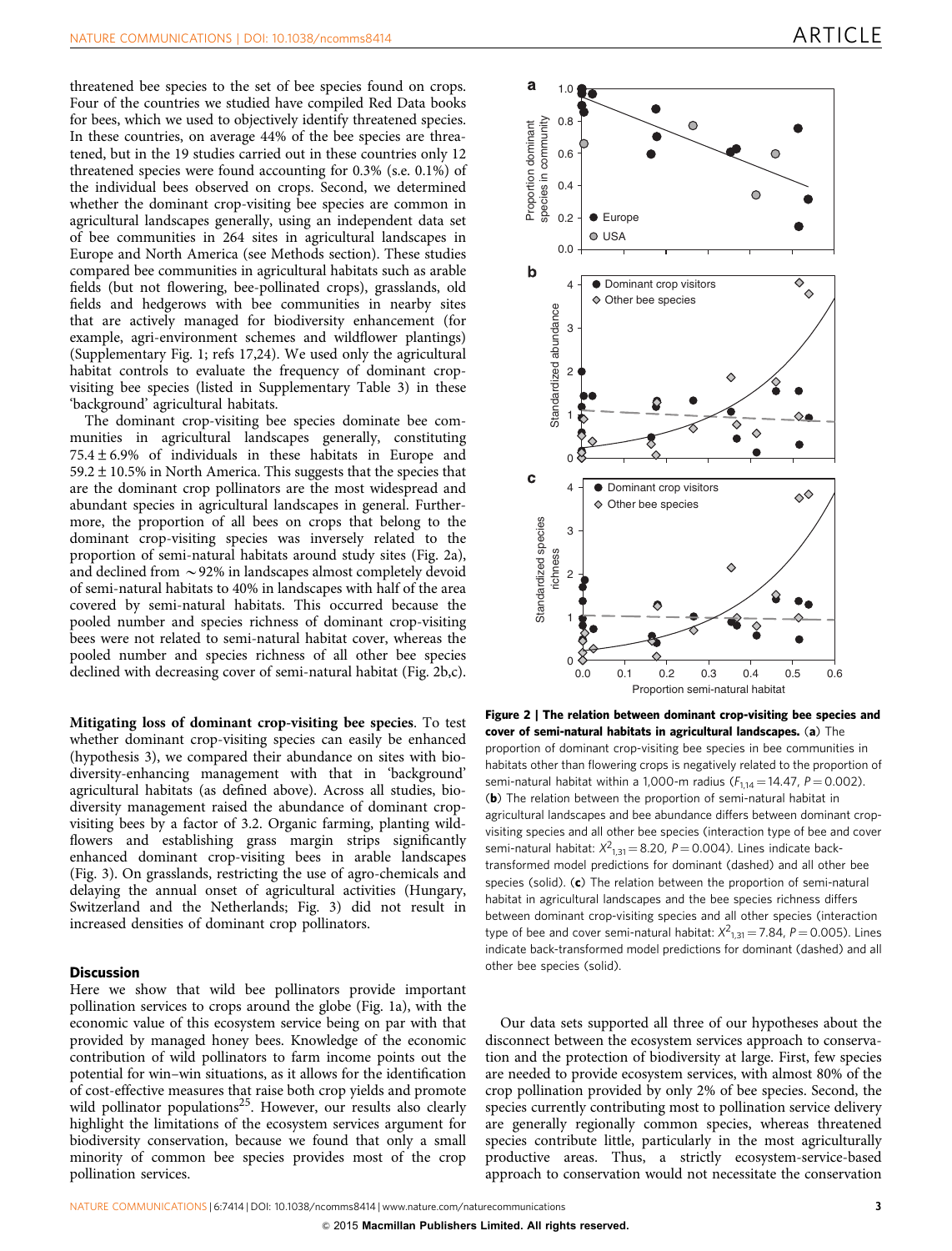

Figure 3 | The effect of measures mitigating biodiversity loss on dominant crop-visiting bee species. Bars indicate mean pooled abundance (±s.e.) of dominant crop-visiting bee species on sites with management measures mitigating biodiversity loss compared with control sites in nine different studies. Abbreviations and test statistics: DE—Germany,  $F_{1,40}$  = 12.69, P < 0.001; HU—Hungary,  $F_{1,38}$  = 1.13, P = 0.295; NL—Netherlands,  $F_{1,39} = 0.36$ ,  $P = 0.553$ ; CH—Switzerland,  $F_{1,39} = 1.29$ ,  $P = 0.263$ ; UK—United Kingdom,  $F_{1,39} = 4.97$ ,  $P = 0.032$ ; CA1—California study 1,  $F_{1,37} = 6.97$ ,  $P = 0.012$ ; CA2—California study 2,  $F_{1,9} = 29.83$ , P<0.001; MI-Michigan,  $F_{1,5,6} = 15.10$ , P = 0.009; NJ-New Jersey;  $F_{1,10}$  = 10.06, P = 0.010. \*P < 0.05, \*\*P < 0.01, \*\*\*P < 0.001.

of threatened species. Third, the most important ecosystemservice-providing species are relatively robust to agricultural intensification, and furthermore can be readily enhanced in those systems by simple management actions. This suggests that the rarer species, which are already absent from such systems, would benefit less from ecosystem-service-based actions than they would from traditional biodiversity conservation that targets threatened species in the areas where they are found.

The first two points have been raised before in opinion and perspective papers as arguments for why the usefulness of ecosystem service provision as an argument to conserve biodiversity may be limited<sup>18–20</sup>. The contribution of this study is that we bring large data sets to this question for the first time. Specifically, for hundreds of bee species, we quantify both the economic value of the ecosystem services they provide as well as their conservation status. Such empirical testing in real-world landscapes is essential, given that, at present, the conclusion that ecosystem functioning strongly benefits from increased biodiversity rests primarily on data from small-scale experiments<sup>12</sup>. At the same time, the ecosystem services argument for conservation is gaining considerable traction as a dominant paradigm in real-world conservation $6-8$ .

At first sight, our findings contrast with results of earlier studies, several of which were part of this study<sup>26-29</sup>, that demonstrated the benefits to crop production of pollinator biodiversity. The observed positive relations between pollinator species richness and seed or fruit set indicate that, at the plant or field scale, more diverse pollinator communities generally provide better pollination services (summarized in ref. 30). Our finding that relatively few species dominate pollination service delivery is largely the result of the larger spatial scale and the consideration of species identity in this study. Accounting for the identity of species shows that pollinator communities in different farm fields across large areas basically consist of variations of the same core set of species that prefer to forage on crops and that are augmented with the occasional new species. So while there is little doubt that a reduction in the local diversity of crop-visiting bee species may have negative consequences for the pollination services they deliver $26,27$ , here we show that even the cumulative number of species across species-poor and species-rich fields

represents only a small proportion of all bees and are dominated by an even smaller subset of species that occur on most fields (Fig. 1b).

One benefit of biodiversity to ecosystem services is that it may provide insurance effects that stabilize services over time or space<sup>31</sup>. Our results are in line with this because for most bee species large contributions to pollination were limited to specific years, crops and/or sites (Fig. 1a). It could therefore be argued that in order to maintain stable pollination services, one would need to conserve a much wider set of bee species than those that are currently numerous on crops. Species that are now rarely observed may, after all, become important in the future. While this may be true, this line of reasoning only applies to bee species that can actually use crop plants for forage. Bee species, even generalists, have distinct preferences for host plants<sup>32</sup> and may be incapable of raising offspring on resources from non-preferred plants such as agricultural crops (cf. ref. 33). Species preferring non-crop plant families show more negative population trends than species specializing on members of crop plant families<sup>34,35</sup>, thereby confirming that many bee species fail to make use of this abundant resource supply. Thus, many of the bee species that are currently absent from crop flowers are unlikely to be important for spatial or temporal insurance effects of pollinator biodiversity on crop pollination, simply because they will not utilize crops even if conditions change.

Many previous studies have found that species richness of bee communities in agricultural landscapes declines with decreasing proportion of semi-natural habitats<sup>36,37</sup>. Our findings present a novel and more nuanced interpretation: while most bee species decline in abundance with expansion of agriculture, the species currently providing most of the pollination services to crops persist (Fig. 2b). Previous studies on plants have likewise demonstrated that with increasing land use intensity subdominant species are the first to decline, whereas dominant species are little affected<sup>38,39</sup>. Whether bee communities consisting of only the dominant pollinators are capable of providing sufficient pollination is unclear, but this pattern suggests that land use change will affect crop pollination less than it affects biodiversity<sup>12</sup>.

Measures to mitigate loss of pollination services are most cost effective in relatively intensively farmed landscapes because here measures have the highest impact<sup>40</sup>, ecosystem service delivery is likely to be reduced owing to the intensive farming practices, and returns on investments are greater owing to higher yields in intensively farmed areas<sup>39</sup>. Our results show that pollinator habitat creation in intensively farmed landscapes can successfully enhance the dominant crop-visiting bee species (Fig. 3), but are unlikely to benefit threatened species because of lack of source populations<sup>17</sup>. Species are classified as threatened when their numbers have experienced significant declines or their geographical distributions have contracted. Agricultural intensification is an important driver of species decline1. It is therefore perhaps not surprising that, in agricultural landscapes, threatened species contribute little to ecosystem service delivery, and benefit little from general conservation measures $^{17}$ . However, in the past, many of the species that are now threatened occurred widespread and contributed to pollination services on more extensively managed farmland<sup>41</sup>. Threatened species may also still dominate bee communities in restricted parts of their former distributional range42. Effective conservation measures for threatened species should therefore be targeted towards these bee species and their habitats, and not the crops to be pollinated $39,43$ .

Highlighting the economic benefits people might obtain from biodiversity can be an effective instrument to motivate people or institutions to support biodiversity conservation. However, too much focus on the services delivered by pollinators may lead to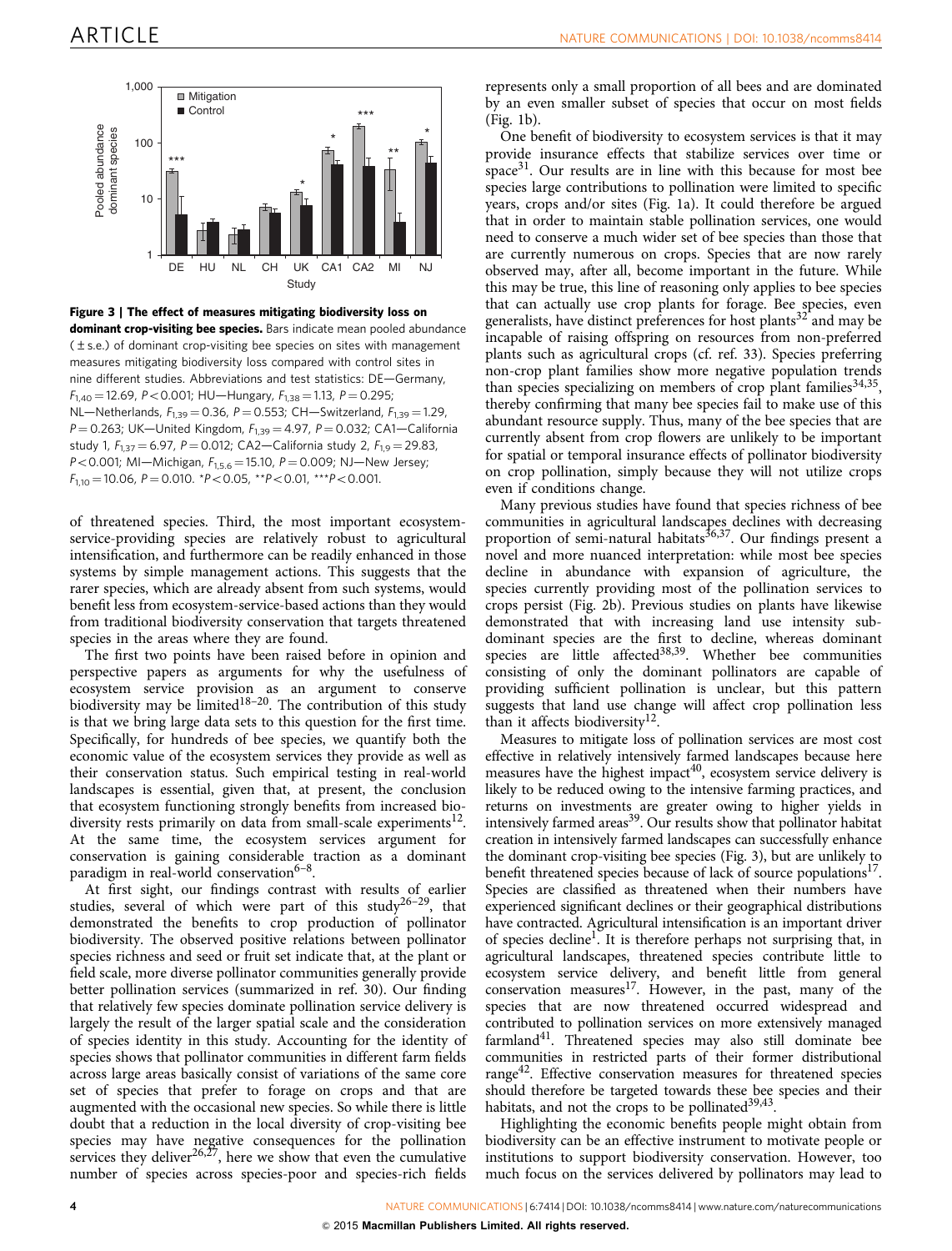adoption of practices that will not benefit species that could potentially contribute under changing agricultural conditions nor species that will never contribute to crop pollination. Benefits of biodiversity should therefore not be used as the sole rationale for biodiversity conservation as, for example, is currently done in the new strategy of the Convention on Biological Diversity<sup>7</sup> and in the EU biodiversity strategy to 2020 (ref. 8). Moral arguments remain pivotal to supporting conservation of the larger portion of biodiversity including threatened species that currently contribute little to ecosystem service delivery. Such arguments are powerful and define many human actions, from taking care of the elderly to preserving historical buildings or  $art^{44}$ . Ecologists and conservationists need to make these distinctions clear if we expect policy makers or land owners to defend species with no clearly defined economic value to humans.

#### Methods

Data sets to study crop visitation by bees. Our data sets record the relative visitation rate of bees to crop flowers, which is a good proxy for the relative contribution to pollination service delivery (see next section). We used data from 90 studies and 1,394 crop fields around the world that used standardized protocols to examine the abundance and identity of wild bees visiting flowers of 20 different crops that depend on bee pollinators for maximum yield (Supplementary Fig. 1 and Supplementary Table 1). We determined species abundance distributions of wild bee communities on insect-pollinated crops by pooling data within studies, that is, from fields sampled in the same year, region and crop species. We only included studies that directly observed individual bees on crop flowers, identified all individuals to species level and that were based on data from at least four fields that were 1 km or more apart. This yielded a total of 90 studies with an average of 15.7 fields per study that were on average 41.7 km apart.

#### Flower visitation frequency as a proxy for crop pollination service delivery.

Pollination is a function of both pollinator visitation frequency to flowers and pervisit pollen deposition (or efficiency)<sup>45</sup>. Because the differences in per-visit pollen deposition among species are generally outweighed by the differences in flower<br>visitation among species<sup>46</sup>, visitation frequency is considered to be a good proxy for total pollination per species<sup>47</sup>. However, previous analyses of the suitability of visitation as proxy for pollination are mostly based on non-crop species (only 3 out of 22 species analysed by ref. 47 are crops, namely Citrullus lanatus, Helianthus annuus and Phaseolus coccineus). We therefore additionally analyse the relationship between visitation frequency (measured as the number of individual bees collected from crop flowers), per-visit pollen deposition (measured as the number of conspecific pollen grains deposited during a single visit45–47) and total pollination (calculated as the product of these two terms) using four of our bestresolved crop-pollinator data sets. The crops included are watermelon (5 years), tomato (2 years), cranberry (2 years) and blueberry (2 years), such that overall we analysed 11 crop-year combinations. Each annual data set was treated separately because different sites were studied in different years, and also because pollinator populations can fluctuate considerably among years. Each crop data set included extensive data on single-visit pollen deposition, a common metric used to assess per-interaction efficiency46 (watermelon 302 single-visit pollen deposition experiments conducted with virgin flowers, cranberry 176 experiments, blueberry 100 experiments and tomato 66 experiments; for methods details see refs 48–50). Because our data on per-visit pollen deposition were resolved only to the level of species groups, we combined our visitation data into the same groups to avoid biasing our analyses with respect to the variance contributed by the visitation as compared with the pollen deposition factors (see below). At least one known nectar robber (Xylocopa virginica) was included in several of our data sets. This would tend to increase the importance of per-visit deposition, and decrease the importance of visitation, in driving total pollination, which is a bias against the assumption tested here.

We calculated total pollination as visitation multiplied by per-visit pollen deposition, as is generally done in the literature<sup>47</sup>, and then examined the Pearson correlations between each of these three values. Values of Pearson's r between visitation and total pollination were high (mean  $= 0.87$ ; Supplementary Table 4). Although our methodology for estimating total pollination as the product of visitation and per-visit deposition makes such a correlation likely, it does not constrain it to be the case. The same expectation applies to per-visit deposition, which was not strongly correlated with total pollination (mean  $r = 0.11$ ; Supplementary Table 4). Furthermore, visitation and per-visit deposition were not correlated (Supplementary Table 4). Interestingly, our crop data sets reveal the same mechanism found by ref. 47 using data sets on predominantly native plant species: the high correlation arises because visitation has a much larger variance than does per-visit deposition; thus, visitation drives the variance in total pollination (Supplementary Table 4). In conclusion, there is strong empirical evidence that visitation is a good proxy for pollination in our data sets.

Determining species abundance distributions. To be able to determine species abundance distributions, we only used studies that identified all bee individuals to species level. However, this was not possible for a small number of species complexes. On mainland Europe, Bombus terrestris and B. lucorum workers and queens are extremely difficult to separate without careful microscopic examination or molecular techniques, and so are nearly always grouped together in field studies<sup>51</sup>. In this study, they were therefore considered as a single taxon. In the eastern United States, Ceratina calcarata, C. dupla and C. mikmaqi were grouped for similar reasons, as were Lasioglossum leucocomum and L. pilosum. The western honey bee (Apis mellifera), was only considered to be non-managed in South Africa because here the species is native and wild populations still exist (although managed honey bees are also used to enhance pollination of some crops, such as apples). In Indonesia, the Asian honey bee (A. cerana) is occasionally kept by local people and so was considered to be a managed pollinator. In all other countries, honey bees were considered to be managed pollinators and therefore irrelevant for ecosystem service provisioning. However, honey bee abundance was incorporated in the calculations of the contribution of bees to crop production value. On average, western honey bees had similar flower visitation rates as wild bees (proportional contribution:  $0.51 \pm$  s.e.  $0.036$ ), although this varied among crops (Supplementary Table 1). Across all studies, species abundance distributions were based on 754 individuals.

The economic contribution of bees to crop production. For 53 studies, the data allowed us to calculate the economic contribution of wild bees to crop production using the production value method<sup>22</sup>. The financial contribution of individual pollinators to crop production was estimated using national Food and Agriculture Organization of the United Nations statistics for each crop<sup>52</sup>, year and country combination, and the production value method<sup>53</sup>:  $V_{\Delta \text{polination}} = P \cdot Y \cdot D \cdot \rho$ . Here  $V_{\Delta \text{polination}}$  is the value of pollination (\$ ha<sup>-1</sup>), P is the price (\$ tonne<sup>-1</sup>), Y is the yield (tonne ha<sup>-1</sup>),  $D$  is the proportional reduction in crop yield without pollination<sup>54</sup> and  $\rho$  is the proportion of the visits to crop flowers made by a particular bee species (including honey bees).

Identifying dominant crop-visiting bee species. Bee species were characterized as being dominant within a study when their relative abundance on crop flowers was 5% or higher. This threshold corresponds to the cumulative set of species that collectively provide 80% of the crop flower visits (Supplementary Fig. 2). Sensitivity analysis on this choice of threshold showed that results were robust to the choice of threshold so long as the definition of 'dominant' did not fall below including species that contributed only 2% of total crop flower visits (Supplementary Fig. 3). Furthermore, our results regarding the dominant crop-visiting species were robust to various study designs and methodological differences among studies, including the spatial extent of sampling and sampling effort (Supplementary Fig. 4). Last, as is often the case for studies of bees for which identification keys do not exist for many parts of the world, there were some unidentified specimens in our studies. These difficult-to-identify taxa were generally rare, however (when pooled, still  $<$  5% of the specimens in a given data set), and thus would have minimal impact on our main analyses.

Crop-visiting bee species relative to regional species pool. Conservation policy objectives are often formulated at national or even continental levels. We therefore also explored how the number of bee species encountered in our studies compared with the total number of unique bee species existing in the political territories in which the studies were performed (that is, the regional species pool). We used a database compiled from published and unpublished sources by J.S.A. of all described bee species currently known to exist in each country, state or province (that is, at the lowest territorial level for which such lists could be obtained). We obtained these data for the German federal states of Hessen<sup>55</sup>, Lower Saxony<sup>56</sup> and Bavaria57, and for the European countries of France, Great Britain, Hungary, Israel, Italy, Netherlands and Sweden (from ref. 58). In North America, species lists were obtained from ref. 58, for the US states California (CA), Massachusetts, New Jersey (NJ), New York, Pennsylvania and Virginia, and the Canadian province of British Columbia. Elsewhere in the world, species lists were used from ref. 58 for Chiapas (Mexico), Costa Rica, Minas Gerais (Brazil), New Zealand, South Africa and Sulawesi (Indonesia). We subsequently calculated straight-forward sample-based species accumulation curves using EstimateS software59, treating each territorial species list as a sample. Because each species list is not an ecological sample but is based on collections, revisions, faunal surveys and national inventories, we refrained from calculating a true species richness estimator.

To examine what proportion of the regional bee species pool visited crop flowers, and what proportion of them was dominant in at least one study, we similarly generated species accumulation curves for (dominant) crop-visiting bee species. Using the full data set of all observed bee species on crop flowers in our data set, we computed the nonparametric, asymptotic true species richness estimator Chao1 with log-linear 95% confidence intervals<sup>60</sup>, which corrects for unseen species based on the number of species in each study that were observed once (singletons) or twice (doubletons). For dominant species, which included no singletons or doubletons, and further are unlikely to include missing species, we calculated straight-forward species accumulation curves.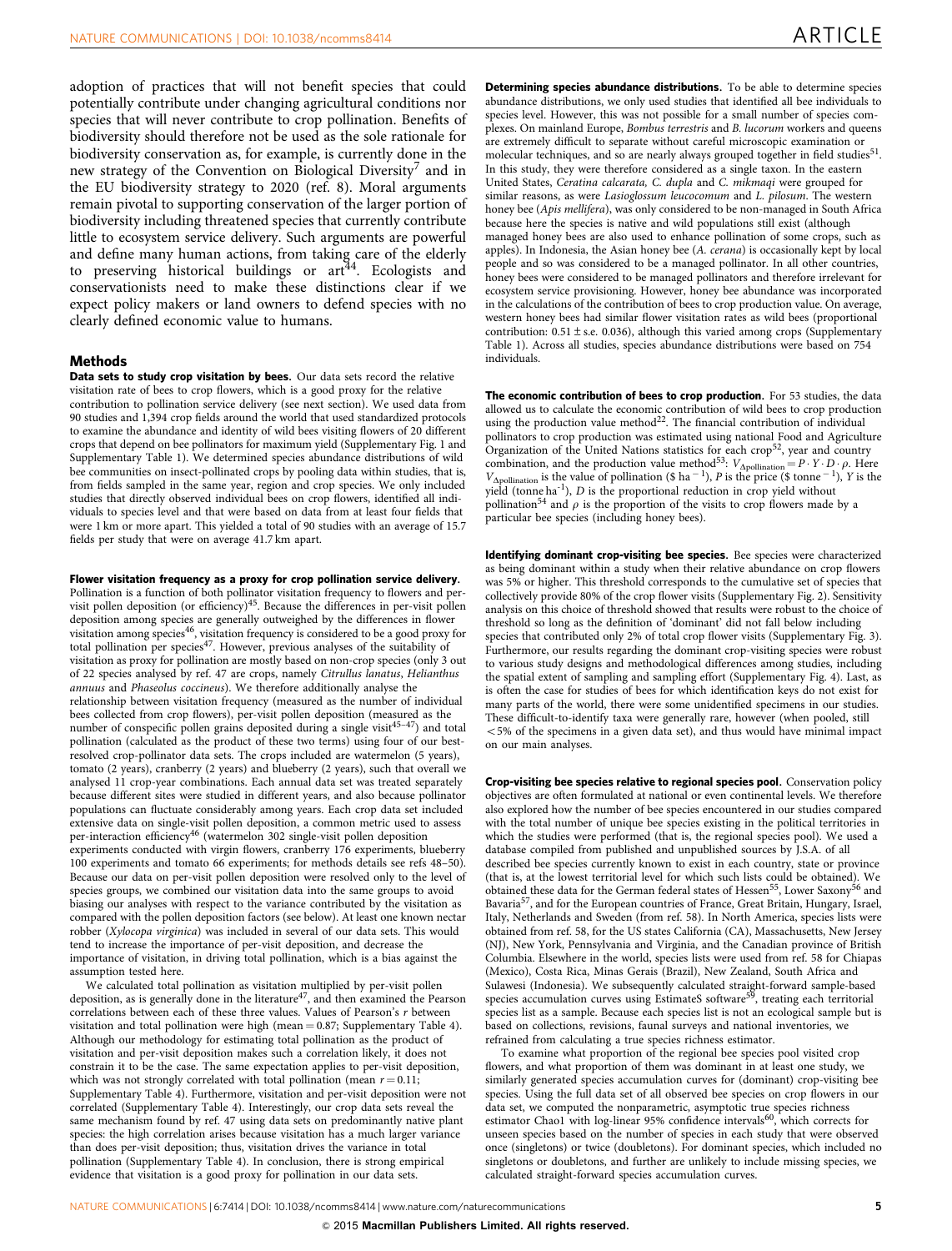The contribution of threatened species to crop visitation. To examine what proportion of the bee communities observed on crops had a recognized threat status, we used Red Data Books. Red Data Books were only available for four of the countries from which we had data of crop-visiting bee species: Germany<sup>61</sup>, Netherlands<sup>62</sup>, Sweden<sup>63</sup> and United Kingdom<sup>64</sup>. In total, 19 separate studies had been carried out in these countries for which we calculated the per study mean pooled proportion of individuals from threatened species.

Data sets to study commonness and effects of conservation. To address the hypotheses that dominant crop-visiting bee species are generally common species and that these species can be easily enhanced by simple management actions, we used data from a number of European and North American studies examining the effects of measures to promote biodiversity in agricultural areas. These studies used paired designs and standardized protocols to compare bee community composition on sites with biodiversity-enhancing management with that on control sites (sites that were as similar as possible to the treatment sites but were not exposed to biodiversity management). Full details of the study locations and methodologies of the European studies collected in the EU-funded EASY project are given in refs 17,65. In summary, these sites were sampled in Germany, Hungary, Switzerland, the Netherlands and the United Kingdom in 2003. In each country, three regions were selected with contrasting landscape structure with each region containing seven field pairs. Biodiversity-enhancing management involved delaying the first seasonal cut of grasslands, restricting agro-chemical usage, and/or restricting cattle stocking rates (Hungary, Switzerland and The Netherlands), organic arable farming (Germany) and establishing 6-m-wide grass field margin strips along arable fields (the United Kingdom); all interventions were in the framework of existing agrienvironment schemes. In each field, all samples were taken along two 95-m-long transects: one along the field edge and another, parallel to the first one, 50 m from the edge in the grassland interior. We sampled bees using sweep nets (60 sweeps per transect per round) and transect surveys (15 min sampling per transect per round) in the edge and interior of the fields three times (May, June and July) in 2003. For analyses, all data per field were pooled.

In the United States, unpublished 2012 data were used from two studies in CA, one in NJ and one in Michigan (MI). Biodiversity-enhancing management involved establishment of hedgerows of native perennial plants (study CA1) or establishment of wildflower plantings (studies CA2, NJ, MI). In contrast to the European studies, experimental sites in the United States were generally located adjacent to agricultural fields on pre-existing field edges or old fields. For the CA1 study, 20 field edges were selected containing native plant restorations (all at least 5 years old), which were paired with 20 non-restored control sites. Restorations were  $\sim$  350 m long and 3–6 m wide and contained a mix of native perennial shrubs and trees<sup>24</sup>. Control sites were selected to roughly match conditions surrounding paired restoration sites; for each restoration site, a control site was selected adjacent to the same crop type (row crop, orchard, pasture or vineyard) within the same landscape context (that is, within 1–3 km of the restoration site), but at least 1 km from all other study sites. Control sites were generally weedy field edges and they reflected a variety of unmanaged crop field edges found in the region. Bee communities were sampled at each restoration and control site four times (except one pair of sites sampled only three times). Bees were netted along a 350-m transect for 1 h, stopping the timer while handling specimens. All native bees were collected and identified in the laboratory. The other three studies (CA2, NJ and MI) used the same general approach; each had six site pairs consisting of a wildflower plot established at least 2 years before sampling, using diverse (at least 10 species) mixes of native wildflowers that provided resources for bees throughout the growing season, paired with a control plot that was unrestored. Sampling sites within each pair were separated by 100–800 m. In NJ, four 40 m transects were established within each plot and sampled once in the morning and once in the afternoon, for 10 min each (net sampling time). In MI and CA2, eight 23-m-long transects were established in each plot and were sampled once in the morning and once in the afternoon for 5 min. All bees visiting flowers within 1 m of the transect were collected. In all three studies, each site was sampled four times throughout the summer. Again, for analyses, all data per site were pooled.

Analysing commonness in relation to semi-natural habitat. To examine whether dominant crop-visiting bee species are common species in agricultural landscapes, generally (hypothesis 2) only data from the control sites were used because they were situated in agricultural habitats such as arable fields (but not flowering, bee-pollinated crops), grasslands, old fields and hedgerows. The proportion of the bee communities consisting of individuals from bee species dominating crop vistitation rates (Supplementary Table 3) were then calculated. The units of analysis were averages of multiple fields, as sample size per site was too low to yield reliable estimates of the relative contribution of dominant species to the bee community. In Europe, averages per region within each country ( $n = 7$ ) were used, whereas in the United States the average per study was used. For the studies MI, NJ and CA2, sample size was six, whereas for CA1 sample size was nine, since land cover data (see below) for all 20 site pairs were not available. To explain differences in the proportional contribution of dominant species between studies, this variable was tested against a number of variables known to affect bee species community composition: the percentage of semi-natural habitat in the vicinity of sampling<br>sites, latitude and continent<sup>26</sup>. The percentage of semi-natural habitat (for example,

extensive grasslands, forests, heathlands and wetlands) was calculated in a radius of 1,000 m around each site, an approximate mean range at which different species groups of bees have been shown to respond to semi-natural habitat in studies on different continents<sup>48,66</sup>. For the European sites, we used CORINE Land Cover 2006 data sets<sup>67</sup> (all land use classes with codes starting with 3 or 4) which, although less accurate than national data sets, provide spatially consistent land cover classifications across all countries. In NJ, land cover data sets provided by the State Department of Environmental Protection were used (http://www.nj.gov/dep/ gis/lulc07cshp.html). In MI, land cover was manually digitized from 2012 National Agriculture Imagery Program orthoimagery at the 1:2,000 scale (United States Department of Agriculture Geospatial Data Gateway, http:// datagateway.nrcs.usda.gov/). The other two US studies used the National Agricultural Statistics Service crop data file (http://nassgeodata.gmu.edu/ CropScape/).

We used standard multiple linear regression models to relate the proportion of individuals from dominant crop-visiting species in bee communities to the proportion of semi-natural habitat, thereby correcting for latitude and continent. Plotting residuals versus fitted values confirmed that model assumptions were met satisfactorily. The often used arcsine transformation of proportional data or binomial regression increased heteroscedasticity, and we therefore present the results of untransformed data. To subsequently explain the patterns in the proportional data, we calculated standardized abundances of dominant cropvisiting bees and, separately, for all other bees for each of the European study regions by dividing the per region bee abundance by the mean abundance across all 15 regions. Since the study in each region had used exactly the same survey protocol, a standardized bee abundance  $>1$  indicates above-average bee abundance compared with the cross-study mean, and a value  $\lt 1$  indicates a below-average bee abundance. We similarly calculated standardized abundances of dominant crop-visiting bees and, separately, all other bees for the three US studies that used the same survey protocol (study CA1 used a different survey protocol and was excluded from this particular analysis). The same approach was used to calculate per study standardized species richness. This allowed us to use the European and US data sets in a joint analysis. We used log-linear models assuming a Poisson distribution with standardized abundance or species richness as response variables, and the proportion semi-natural habitat, bee type (dominant cropvisiting bees versus all other bees) and their interaction as main explanatory variables of interest. A significant interaction would indicate that dominant cropvisiting bees and all other bees are differently related to semi-natural habitat. Latitude was again included as a correcting variable. Continent was not included because we had standardized the response variables between the studies on each continent.

Analysing effects of measures mitigating biodiversity loss. We used site-level count data as the statistical unit and used generalized linear mixed models assuming Poisson error distribution and using a log-link function<sup>68</sup>. The initial models used treatment pair as a random term and study, mitigation measure (yes and no) and their interaction as fixed terms. This revealed a significant interaction between the effects of mitigation measures and study ( $F_{8,267} = 3.94$ ,  $P < 0.001$ ). We therefore chose to perform separate analyses for each study with treatment pair as a random factor and mitigation measure as a fixed factor. We chose not to correct for multiple testing, as correction reduces type I error, but tends to inflate type II  $error<sup>69</sup>$ . Instead, we critically interpret statistical outcomes of analyses comparing treatment means. Model outcomes were checked by plotting residuals versus fitted values, confirming that assumptions were met satisfactorily.

All models were fitted using standard facilities in Genstat<sup>70</sup>.

#### **References**

- 1. Green, R. E., Cornell, S. J., Scharlemann, J. P. W. & Balmford, A. Farming and the fate of wild nature. Science 307, 550–555 (2005).
- Butchart, S. H. M. et al. Global biodiversity: indicators of recent declines. Science 328, 1164-1168 (2010).
- 3. TEEB. The Economics of Ecosystems and Biodiversity: Mainstreaming the Economics of Nature: A synthesis of the approach, conclusions and recommendations of TEEB http://www.teebweb.org/our-publications/teebstudy-reports/synthesis-report/ (2010).
- Balvanera, P. et al. Conserving biodiversity and ecosystem services. Science 291, 2047–2047 (2001).
- 5. Balmford, A. et al. Economic reasons for conserving wild nature. Science 297, 950–953 (2002).
- 6. Kareiva, P. & Marvier, M. What is conservation science? BioScience 62, 962–969 (2012).
- 7. CBD. Strategic plan for biodiversity 2011-2020 and the aichi biodiversity targets. Convention of Biological Diversity http://www.cbd.int/decision/cop/ ?id=12268 (2010; (accessed on 13 January 2014).
- 8. EC. An EU biodiversity strategy to 2020. COM(2011) 244 final, Brussels http:// ec.europa.eu/environment/nature/biodiversity/comm2006/pdf/2020/ 1\_EN\_ACT\_part1\_v7%5B1%5D.pdf (2011).
- 9. Chee, Y. E. An ecological perspective on the valuation of ecosystem services. Biol. Conserv. 120, 549–565 (2004).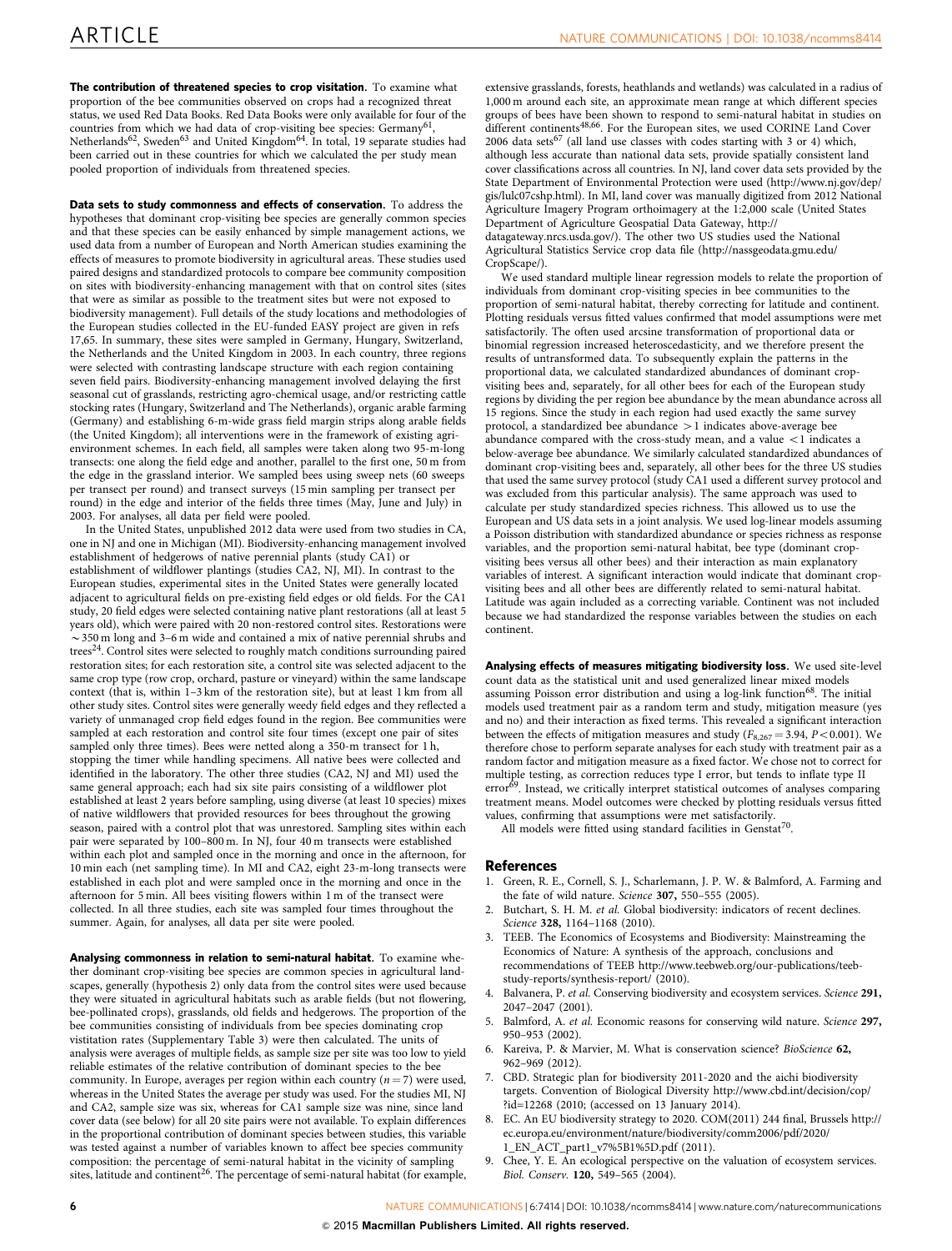- 10. Hooper, D. U. et al. Biodiversity on ecosystem functioning: a consensus of current knowledge. Ecol. Monogr. 75, 3–35 (2005).
- 11. Isbell, F. et al. High plant diversity is needed to maintain ecosystem services. Nature 477, 199–202 (2011).
- 12. Cardinale, B. J. et al. Biodiversity loss and its impact on humanity. Nature 486, 59–67 (2012).
- 13. Tilman, D., Reich, P. B. & Isbell, F. Biodiversity impacts ecosystem productivity as much as resources, disturbance, or herbivory. Proc. Natl Acad. Sci. USA 109, 10394–10397 (2012).
- 14. McCarthy, D. P. et al. Financial costs of meeting global biodiversity conservation targets: current spending and unmet needs. Science 338, 946–949 (2012).
- 15. McGill, B. J. et al. Species abundance distributions: moving beyond single prediction theories to integration within an ecological framework. Ecol. Lett. 10, 995–1015 (2007).
- 16. Ter Steege, H. et al. Hyperdominance in the Amazonian tree flora. Science 342, 1243092 (2013).
- 17. Kleijn, D. et al. Mixed biodiversity benefits of agri-environment schemes in five European countries. Ecol. Lett. 9, 243–254 (2006).
- 18. Schwartz, M. W. et al. Linking biodiversity to ecosystem function: implications for conservation ecology. Oecologia 122, 297-305 (2000)
- 19. Ghazoul, J. Buzziness as usual? Questioning the global pollination crisis. Trends Ecol. Evol. 20, 367–373 (2005).
- 20. Ridder, B. Questioning the ecosystem services argument for biodiversity conservation. Biodivers. Conserv. 17, 781–790 (2008).
- 21. Gaston, K. J. Valuing common species. Science 327, 154–155 (2010).
- 22. Gallai, N., Salles, J. M., Settele, J. & Vaissière, B. E. Economic valuation of the vulnerability of world agriculture confronted with pollinator decline. Ecol. Econ. 68, 810–821 (2009).
- 23. Free, J. B. Insect Pollination of Crops (Academic Press, 1993).
- 24. Morandin, L. & Kremen, C. Hedgerow restoration promotes pollinator populations and exports native bees to adjacent fields. Ecol. Appl. 23, 829–839 (2013).
- 25. Blaauw, B. R. & Isaacs, R. Flower plantings increase wild bee abundance and the pollination services provided to a pollination-dependent crop. J. Appl. Ecol. 51, 890–898 (2014).
- 26. Kremen, C., Williams, N. M. & Thorp, R. W. Crop pollination from native bees at risk from agricultural intensification. Proc. Natl Acad. Sci. USA 99, 16812–16816 (2002).
- 27. Klein, A. M., Steffan-Dewenter, I. & Tscharntke, T. Fruit set of highland coffee increases with the diversity of pollinating bees. Proc. R. Soc. B 270, 955–961  $(2003)$
- 28. Carvalheiro, L. G. et al. Natural and within-farmland biodiversity enhances crop productivity. Ecol. Lett. 14, 251–259 (2011).
- 29. Ricketts, T. H., Daily, G. C., Ehrlich, P. R. & Michener, C. D. Economic value of tropical forest to coffee production. Proc. Natl Acad. Sci. USA 101, 12579–12582 (2004).
- 30. Garibaldi, L. A. et al. Wild pollinators enhance fruit set of crops regardless of honey-bee abundance. Science 339, 1608–1611 (2013).
- 31. Hector, A. et al. General stabilizing effects of plant diversity on grassland productivity through population asynchrony and overyielding. Ecology 91, 2213–2220 (2010).
- 32. Kleijn, D. & Raemakers, I. A retrospective analysis of pollen host plant use by stable and declining bumblebee species. Ecology 89, 1811–1823 (2008).
- 33. Praz, C. J., Mueller, A. & Dorn, S. Specialized bees fail to develop on non-host pollen: do plants chemically protect their pollen? Ecology 89, 795-804 (2008).
- 34. Bartomeus, I. & Winfree, R. Pollinator declines: reconciling scales and implications for ecosystem services. F1000Res. 2, 146 (2013).
- 35. Scheper, J. et al. Museum specimens reveal loss of pollen host plants as key factor driving wild bee decline in the Netherlands. Proc. Natl Acad. Sci USA 111, 17552–17557 (2014).
- 36. Le Féon, V. et al. Intensification of agriculture, landscape composition and wild bee communities: a large scale study in four European countries. Agric. Ecosyst. Environ. 137, 143–150 (2010).
- 37. Garibaldi, L. A. et al. Stability of pollination services decreases with isolation from natural areas despite honey bee visits. Ecol. Lett. 14, 1062–1072 (2011).
- 38. Suding, K. N. et al. Functional- and abundance-based mechanisms explain diversity loss due to N fertilization. Proc. Natl Acad. Sci. USA 102, 4387–4392 (2005).
- 39. Kleijn, D., Rundlöf, M., Scheper, J., Smith, H. G. & Tscharntke, T. Does conservation on farmland contribute to halting the biodiversity decline? Trends Ecol. Evol. 26, 474–481 (2011).
- 40. Scheper, J. et al. Environmental factors driving the effectiveness of European agri-environmental measures in mitigating pollinator loss – a meta-analysis. Ecol. Lett. 16, 912–920 (2013).
- 41. Bommarco, R., Lundin, O., Smith, H. G. & Rundlöf, M. Drastic historic shifts in bumble-bee community composition in Sweden. Proc. R. Soc. B 279, 309–315 (2012).
- 42. Iserbyt, S. & Rasmont, P. The effect of climatic variation on abundance and diversity of bumblebees: a ten years survey in a mountain hotspot. Ann. Soc. Entomol. Fr. 48, 261–273 (2012).
- 43. Pywell, R. F. et al. Wildlife-friendly farming benefits rare birds, bees and plants. Biol. Lett. 8, 772–775 (2012).
- 44. McCauley, D. J. Selling out on nature. Nature 443, 27–28 (2006).
- 45. Ne'eman, G., Jürgens, A., Newstrom-Lloyd, L., Potts, S. G. & Dafni, A. A. framework for comparing pollinator performance: effectiveness and efficiency. Biol. Rev. 85, 435–451 (2010).
- 46. King, C., Ballantyne, G. & Willmer, P. G. Why flower visitation is a poor proxy for pollination: measuring single-visit pollen deposition, with implications for pollination networks and conservation. Methods Ecol. Evol. 4, 811–818 (2013).
- 47. Vázquez, D. P., Morris, W. F. & Jordano, P. Interaction frequency as a surrogate for the total effect of animal mutualists on plants. Ecol. Lett. 8, 1088–1094 (2005).
- 48. Cariveau, D. P., Williams, N. M., Benjamin, F. E. & Winfree, R. Response diversity to land use occurs but does not consistently stabilise ecosystem services provided by native pollinators. Ecol. Lett. 16, 903-911 (2013).
- 49. Benjamin, F. E., Reilly, R. J. & Winfree, R. Pollinator body size mediates the scale at which land use drives crop pollination services. J. Appl. Ecol. 51, 440–449 (2014).
- 50. Winfree, R., Williams, N. M., Dushoff, J. & Kremen, C. Native bees provide insurance against ongoing honey bee losses. Ecol. Lett. 10, 1105–1113 (2007).
- 51. Williams, P. H. et al. Unveiling cryptic species of the bumblebee subgenus Bombus s. str. worldwide with COI barcodes (Hymenoptera: Apidae). Syst. Biodivers. 10, 21–56 (2012).
- 52. FAO. Statistics Division (Food and Agriculture Organizationhttp:// faostat3.fao.org/faostat-gateway/go/to/home/E(accessed on 28 September 2014), 2014).
- 53. Winfree, R., Gross, B. J. & Kremen, C. Valuing pollination services to agriculture. Ecol. Econ. 71, 80–88 (2011).
- 54. Klein, A. M. et al. Importance of pollinators in changing landscapes for world crops. Proc. R. Soc. B 274, 303–313 (2007).
- 55. Tischendorf, S., Frommer, U., Flügel, H. J., Schmalz, K. H. & Dorow, W. H. O. Kommentierte Rote Liste der Bienen Hessens Artenliste, Verbreitung, Gefährdung. Hessen Ministerium für Umwelt, Energie, Landwirtschaft und Verbraucherschutz, Wiesbaden https://hmuelv.hessen.de/sites/default/files/ HMUELV/26\_rote\_listen\_bienen.pdf(accessed on 19 March 2014) (2009).
- 56. Theunert, R. Fortschreibung des Verzeichnisses der Stechimmen Niedersachsens und Bremens (Hymenoptera Aculeata). Bembix 32, 13–28 (2011).
- 57. Mandery, K. et al. Faunenliste der Bienen und Wespen Bayerns mit Angaben zur Verbreitung und Bestandssituation (Hymenoptera: Aculeata). Beitr. Bayer. Entomofaun. 5, 1–39 (2002).
- 58. Ascher, J. S. & Pickering, J. Discover Life bee species guide and world checklist (Hymenoptera: Apoidea: Anthophila). Draft-35 http://www.discoverlife.org/ mp/20q?guide=Apoidea\_species (2013; accessed on 20 March 2013).
- 59. Colwell, R. K. EstimateS: Statistical estimation of species richness and shared species from samples. Version 9. User's Guide and application published at http://purl.oclc.org/estimates (2013; accessed on 4 January 2014).
- 60. Gotelli, N. J. & Colwell, R. K. Estimating species richness. Pages 39-54. in Magurran, A. E. & McGill, B. J. (eds Frontiers in Measuring Biodiversity (Oxford University Press, 2011).
- 61. Westrich, P. et al. Rote Liste und Gesamtartenliste der Bienen (Hymenoptera, Apidae) Deutschlands. Naturschutz und Biologische Vielfalt 70, 373–416  $(2012)$
- 62. Peeters, T. M. J. & Reemer, M. Bedreigde en verdwenen bijen in Nederland (Apidae s.l.). Basisrapport met voorstel voor de Rode Lijst (European Invertebrate Survey, 2003).
- 63. Gärdenfors, U.) (ed.) Rödlistade arter i Sverige 2010 The 2010 Red List of Swedish Species (ArtDatabanken, SLU, 2010).
- 64. Shirt, D. B. (ed.) British Red Data Books: 2. Insects (Nature Conservancy Council, 1987).
- 65. Batáry, P. et al. Comparing bee and insect-pollinated plant communities in intensively and extensively managed grasslands in Hungary, Netherlands and Switzerland. Agric. Ecosys. Environ. 136, 35–39 (2010).
- 66. Steffan-Dewenter, I., Münzenberg, U., Bürger, C., Thies, C. & Tscharntke, T. Scale-dependent effects of landscape context on three pollinator guilds. Ecology 83, 1421–1432 (2002).
- 67. Büttner, G., Feranec, J. & Jaffrain, G. CORINE Land Cover Update 2000. Technical Guidelines (European Environment Agency, 2002).
- 68. Schall, R. Estimation in generalized linear models with random effects. Biometrika 78, 719–727 (1991).
- 69. Field, S. A., Tyre, A. J., Jonzén, N., Rhodes, J. R. & Possingham, H. P. Minimizing the cost of environmental management decisions by optimizing statistical thresholds. Ecol. Lett. 7, 669–675 (2004).
- 70. Payne, R. W. et al. Genstat for Windows, 6th ednVSN International (2002).

#### Acknowledgements

This research was funded by Agence Nationale de la Recherche Programme OGM, project ANR-06-POGM-004 GMBioImpact; EC FP6 ALARM-Project (GOCE-CT-2003-